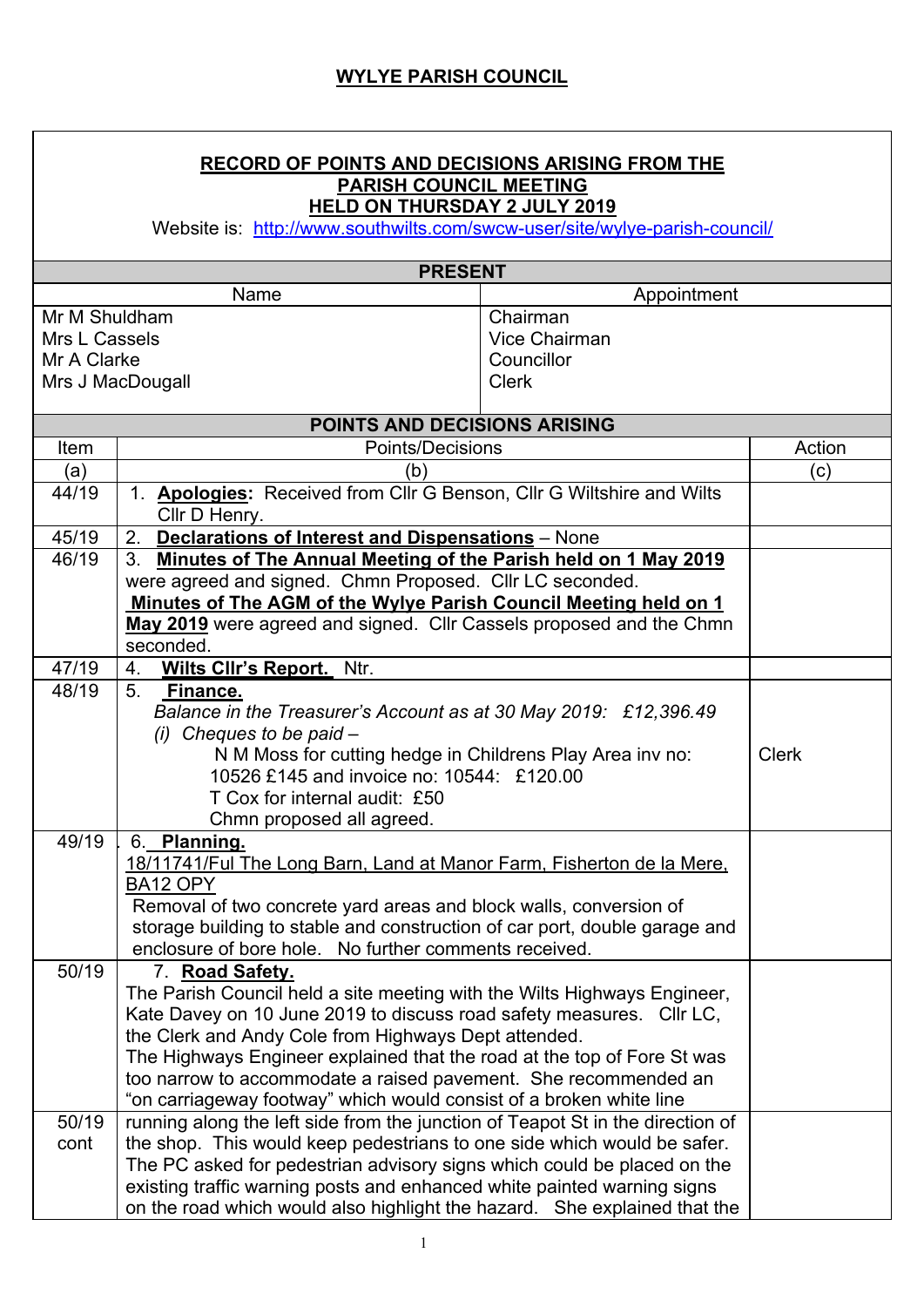|                    | metro counts in the village confirm vehicle speeds of less than 30mph so<br>that a 20mph limit was not an option. Neither did these stretches of road |                |
|--------------------|-------------------------------------------------------------------------------------------------------------------------------------------------------|----------------|
|                    | qualify for Speed Indicator Devices.                                                                                                                  |                |
|                    | These recommendations were discussed further at the PC meeting and                                                                                    |                |
|                    | CIIr AC said that whilst these measures could enhance road safety there                                                                               |                |
|                    | remains a high risk that a pedestrian could be injured or killed walking                                                                              |                |
|                    | around the bend towards the Shop. This is virtually a blind bend. It was                                                                              |                |
|                    | the opinion that reducing the speed limit to 20 mph is necessary and                                                                                  |                |
|                    | would no doubt reduce this risk. If there is any way this could be                                                                                    |                |
|                    | achieved it would be welcomed.                                                                                                                        |                |
|                    | At the site meeting CIIr LC asked for guidance from the Highways                                                                                      |                |
|                    | Engineer on the possibility of installing village gates at three entrances to                                                                         |                |
|                    | the village with potential costings.                                                                                                                  |                |
|                    | The verge at the corner at East Farm is suffering from erosion from large                                                                             |                |
|                    | vehicles turning the corner to go uphill towards to Dinton. Andy Cole was                                                                             |                |
|                    | asked how best to protect the verge and he said that there are constraints                                                                            |                |
|                    | because the housing is so close to the road. He agreed that the junction                                                                              |                |
|                    | needs re-painting as does the Teapot St Junction and he emphasized that                                                                               |                |
|                    | the works are on the list for completion but could not supply a definite                                                                              |                |
|                    | date.                                                                                                                                                 |                |
|                    | Kate Davey said she would aim to produce a report in time for the next                                                                                |                |
|                    | CATG meeting. The Clerk will forward PC views and press for action.                                                                                   |                |
|                    | It was mentioned that an accident had occurred on the slip road from the                                                                              |                |
|                    | A36 near the junction with Wylye. This is a stretch of road that the PC                                                                               |                |
|                    | considered hazardous and have in the past brought to the attention of                                                                                 |                |
|                    | Highways England but they have refused to make road safety                                                                                            | <b>Clerk</b>   |
|                    | improvements.                                                                                                                                         |                |
| $\overline{51/19}$ | 8. Village Maintenance.                                                                                                                               |                |
|                    | Parish Emergency Assistance Scheme.                                                                                                                   |                |
|                    | The Chairman said that supplies of salt/grit for next winter were sufficient                                                                          | <b>Clerk</b>   |
|                    | and advised a nil return. All agreed. Clerk to notify Wilts Council                                                                                   |                |
|                    | Weather Team.                                                                                                                                         |                |
| 52/19              | 9. Fete – confirm appropriate insurance cover                                                                                                         |                |
|                    | CIIr AC questioned whether the PC insurance liability is sufficient cover for                                                                         | <b>Cllr AC</b> |
|                    | the fete. The Chmn advised that in the past it was acceptable but that Cllr                                                                           |                |
|                    | AC contact Jess Emery, Community First, with details of the Fete Cttee<br>requirements to confirm that the risks are included in the cover.           |                |
| 53/19              | 10. Kissing Gate – river path to Fisherton                                                                                                            |                |
|                    | The Chmn mentioned that anyone with a wheelchair or a pram might                                                                                      |                |
|                    | have problems passing through a kissing gate and would not be able to                                                                                 | <b>Nfa</b>     |
|                    | enjoy the river path walk. The only option would be to replace all kissing                                                                            |                |
|                    | gates with gates and members decided that there was insufficient                                                                                      |                |
|                    | requirement to do this at present.                                                                                                                    |                |
| 54/19              | 11. Children's Playground Equipment                                                                                                                   |                |
|                    | Members have agreed for Wicksteed Leisure Ltd to undertake the repairs                                                                                |                |
|                    | to the see-saw and Home Front Ltd to undertake repairs to the swings as                                                                               |                |
|                    | required by the Wicksteed inspection report. The Chmn and Clerk will                                                                                  |                |
|                    | check the equipment and obtain a progress report from the respective                                                                                  | Clerk/Chmn     |
|                    | companies.                                                                                                                                            |                |
|                    | The Chmn mentioned that the hedges around the playground need                                                                                         |                |
|                    | cutting except for the one adjoining the Mill, which is the owners                                                                                    |                |
|                    |                                                                                                                                                       |                |
|                    | responsibility. The Clerk will ask Neil Moss to undertake the work.                                                                                   | <b>Clerk</b>   |
|                    | The Chmn reported that wooden slats are missing off the fence between                                                                                 |                |